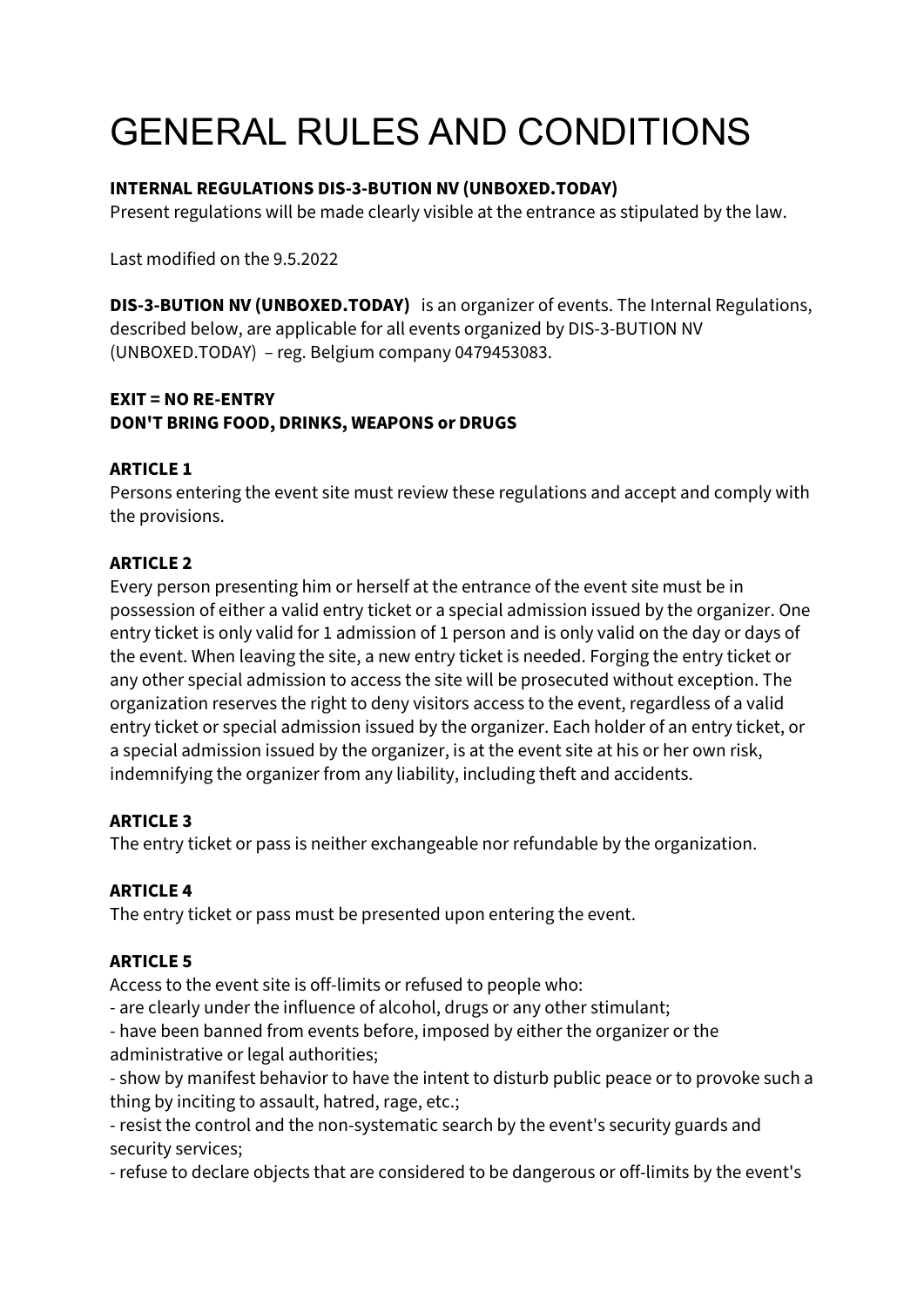security services (see article 7);

- in any way act in violation of the provisions of one or more articles of these internal regulations.

### **ARTICLE 6**

Every holder of an entry ticket or a special admission who desires to enter the event site must submit to the ticket or special admission validation. Entering the event site implies a possible search. The security guards can ask the holders of an entry ticket or special admission of the same sex to voluntarily submit themselves to a superficial inspection of clothing and luggage, in order to detect objects that may, when brought to the event site, disrupt the course of the event, jeopardize the safety of the other event goers and disturb the public peace. The security guards may request to abdicate these objects.

# **ARTICLE 7**

It is forbidden for holders of an entry ticket or a special admission presenting themselves at the entrance of the event site as well as the persons present on the event site to bring, have somebody else bring or be in possession of the following objects:

- all kinds of vapors, electronic cigarettes and e-liquids;

- own drinks or food, bottles, glasses, drugs or stimulants and the like;

- people who require nutrients or medication for medical reasons (e.g. diabetes) must be in possession of a medical certificate;

- deodorant or perfume in big bottles or sprays (cosmetics in normal shape and size are allowed (max size 50ml);

- any apparatus (umbrella, sunshade, tripod for (movie) camera, cane) considered dangerous by the security services to the other event goers may be refused;

- projectiles or explosives in solid, liquid or gaseous form;

- inflammable products or materials, sprays;

- pyrotechnical objects such as Bengal Fire, etc.;

- any weapon or dangerous, sharp or bruising object which could be used in such a way (sticks, chains, stabbing or thrust weapons and the like);

- if it can be used as a means to disturb the public peace, endanger the safety of the crowd and/or inflict damage to persons and goods;

- animals are not allowed on the event site.

# **ARTICLE 8**

On the event site, it is strictly forbidden for holders of an entry ticket or a special admission to:

- try to access inaccessible sections or to be in inaccessible sections of the site in accordance with the entry ticket or the special admission, such as production rooms, artists' lodges, neutral and VIP zones, press rooms, offices, backstage, etc.;

- climb tents, constructions, fences, closures, lighting columns, tables, benches or any other infrastructure of the site;

- obstruct the accesses, exits and evacuation routes and to linger at these locations any longer than strictly necessary for entering or exiting the site;

- disguise themselves or to avoid being recognized, to disturb the public peace and to compromise the safety of the general public;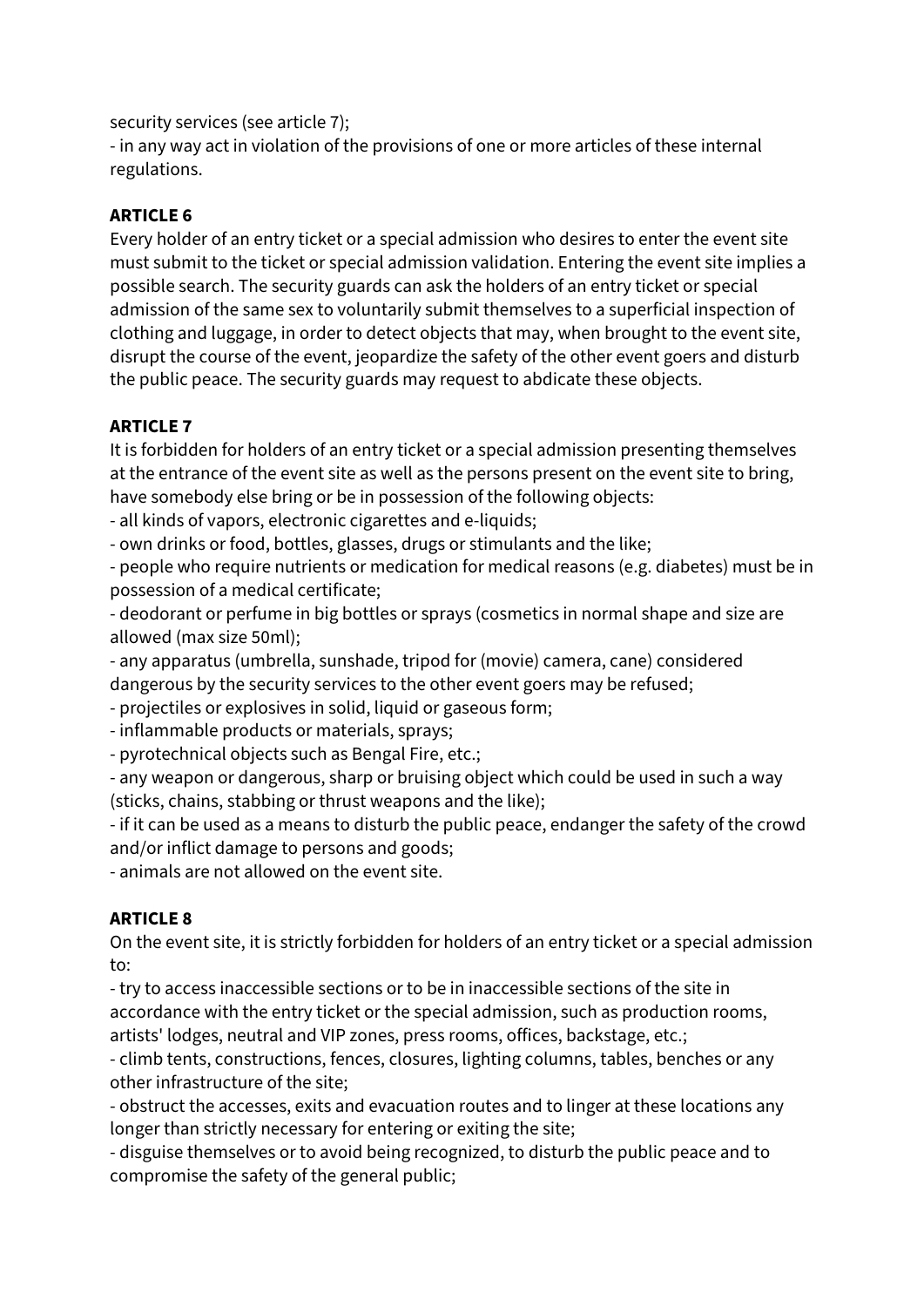- sell or bring to market drinks, food or any other product without the express consent of the organiser;

- throw or to shoot with any object or liquid or any other product in loose or gaseous form;

- smoke in areas where no smoking is allowed;
- pee in public;

- all vehicles that are on the site must be equipped with a sticker, issued by the organization.

Offenders will be towed at the expense of the offender.

#### **ARTICLE 9**

Texts, symbols, images, gestures and obscene language inciting racism, xenophobia, provocation and discrimination are forbidden.

#### **ARTICLE 10**

Visitors must follow the directions of the organizer or his appointed or mandated persons at all times on the event site. Failure to comply will lead to a removal from the event site. If necessary, the organizer may call on the police.

The holder of an entry ticket agrees to adhere to the instructions imposed by the organizer in the framework of the public peace and safety during the event.

Visitors who are removed from the event site for any of the aforementioned reasons will be denied access to the event site for the remainder of the event, even if they are in possession of a new entry ticket or special admission.

In case the organizer denies somebody access to the event site, the former is entitled to deprive that person of his entry ticket and to deny that person further access in order to prevent that person from trying to enter the site. If the organizer has that person removed from the site, the former is not obliged to refund the entry ticket.

#### **ARTICLE 11**

For safety reasons, the organizer reserves the right to:

- interrupt or stop the event;
- provisionally keep the visitors on the site at the end of the event;
- totally or partially vacate the site;
- deny access to the site regardless of the possession of a valid entry ticket.

The organizer may be forced to alter the program or the timetable of the event. In this case the entry ticket remains valid and it is neither exchangeable nor refundable.

#### **ARTICLE 12**

To give the best possible service to you, it is imperative that we track contact details and other information about you and use it. We also want to respect your privacy of course. We therefore wish to be completely in line with the new European privacy laws, the GDPR (General Data Protection Regulation) or AVG (General data protection regulation). This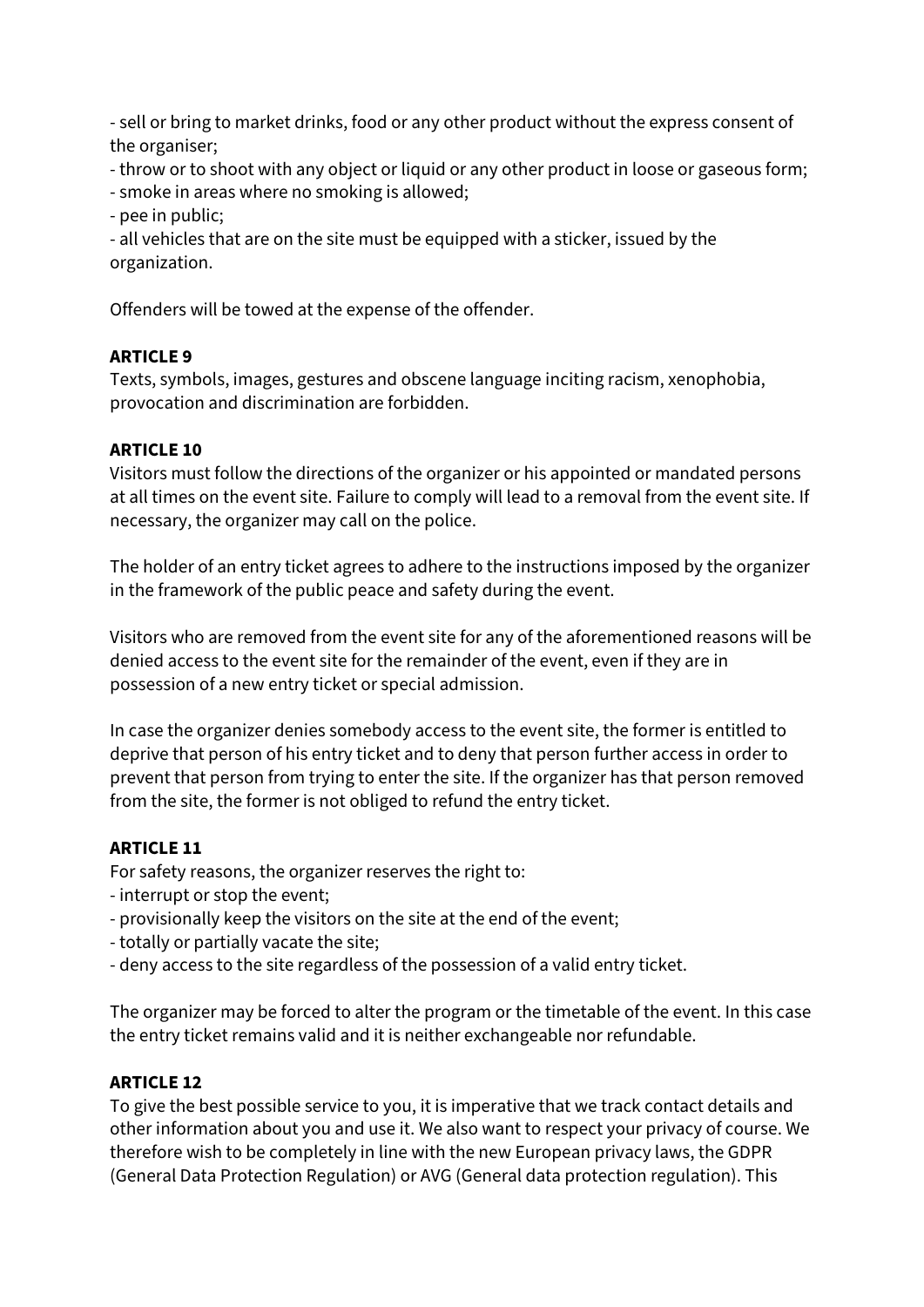regulation applies from 25 may 2018: Council Regulation (EU) 2016/679 of the European Parliament and of the Council of 27 april 2016 on the protection of individuals with regard to the processing of personal data and on the free movement of that data.

Every person who enters the event site agrees to the fact that he or she may be photographed and filmed and that the images can be registered and stored. These pictures or footage can be used by the organizer to promote the event. Registering and storing these images by the police and/or organizer also takes place with the aim to ensure the enforcement of and compliance with the safety on the event site.

The processing of the images aims to prevent crimes and violations to these internal regulations and to track down and facilitate sanctioning the perpetrators by means of identification.

Pictures or movies made by the visitors on the site may not be used for commercial or public purposes, unless with written consent of the organizer.

#### **ARTICLE 13**

13.1 Through these general terms and conditions, the organizer informs all visitors of the fact that the organizer collects data to prevent or detect unlawful behavior, to protect or enforce legal rights and for security reasons. This concerns the following personal data: first name, last name, date of birth and country of residence. Where permitted by law, the organizer may also share this personal data (first name, last name, date of birth and country of residence) to government agencies or other authorized bodies, to protect or enforce his rights or the rights of third parties, or in the detection and prevention of fraud or other crimes. These government agencies or authorized bodies may give the organizer negative advise concerning the access of a ticket holder. In this case the organizer can refuse a ticketholder admission to the event or evict that person from the event. The ticket holder will not have any right to compensation of damages.

13.2 To be able to process your purchase, the organizer needs to share your data with third parties. By accepting these General Terms and Conditions, you explicitly give consent to share your data with the following parties for the following objectives.

13.2.1 The organizer may share your data with the following objectives:

- Check-in procedures and hospitality facilities

- Where permitted by law criminal records of ticket holders can be checked by the government agencies and in case of negative advise by these government agencies, ticket holders can be blocked from the event

- Customer service by the event(s) and their ticket providers
- Printing of among others hard tickets (only in case you receive hard tickets)
- Reporting and statistics about visitors of the event(s)
- Security, safety and health measurements
- Ticket and payment processing
- Transactional e-mails (such as e-mails to confirm the purchase of your ticket)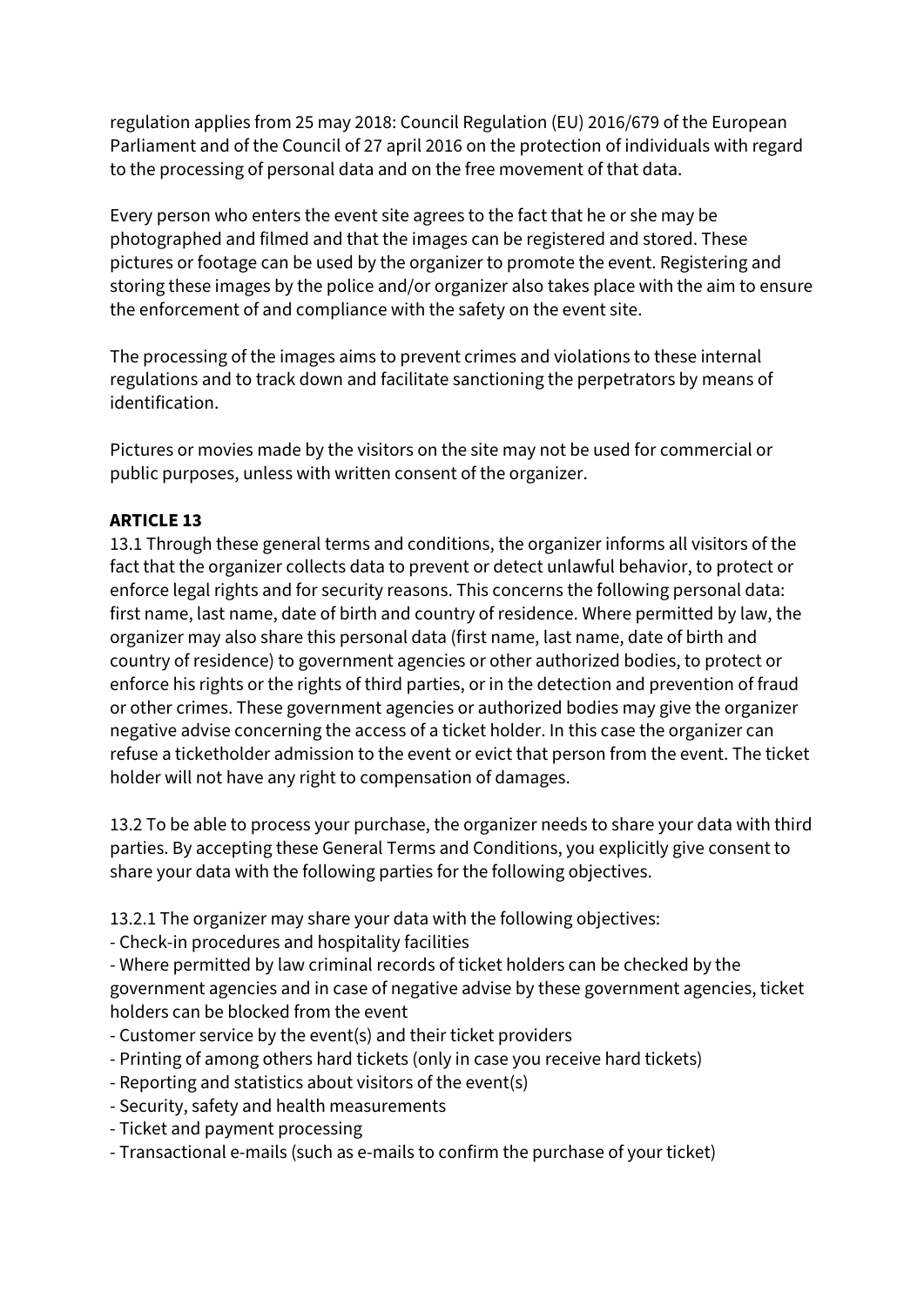13.2.2 The organizer may share your data with the following parties:

- Booking companies
- Cashless payments partner
- Hospitality staff at check-in points
- Local and federal governments
- Mailing companies
- Operational staff on site
- Payment processing companies
- Printing companies
- Safety and health companies and staff (such as security or first aid personnel)
- Ticket providers

13.2.3 In case you want to use your right to be forgotten, the organizer needs to erase all your personal data and can no longer offer you any services necessary to fulfill your order nor give you access to the event. In this case the order will not be refunded.

#### **ARTICLE 14**

In case the event can't take place on the foreseen dates, purchased tickets will be automatically transferred to a later date which will be determined based on the availability of the venue.

There will be no refunds.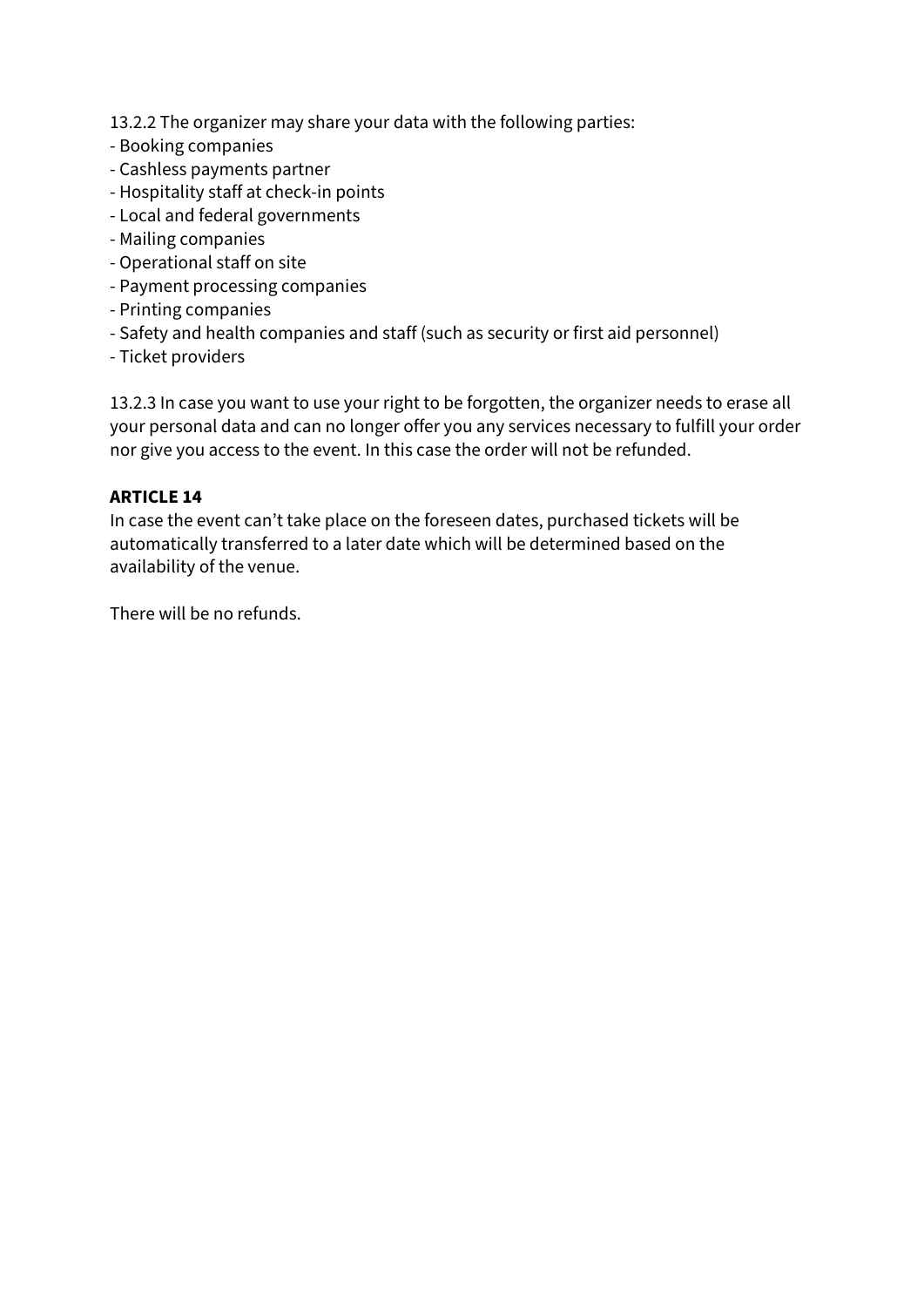# ALGEMENE REGELS EN VOORWAARDEN

#### **INTERN REGLEMENT DIS-3-BUTION NV (UNBOXED.TODAY)**

Het huidige reglement zal zoals wettelijk bepaald bij de ingang duidelijk zichtbaar worden gemaakt.

Laatst gewijzigd op 9.5.2022

**DIS-3-BUTION NV (UNBOXED.TODAY)** is een organisator van evenementen. Het huishoudelijk reglement, hieronder beschreven, is van toepassing op alle evenementen georganiseerd door DIS-3-BUTION NV (UNBOXED.TODAY) – reg. Belgisch bedrijf 0449743666.

#### **UITGANG = GEEN TOEGANG OPNIEUW GEEN ETEN, DRANKEN, WAPENS of DRUGS TOEGESTAAN MEE TE NEMEN.**

#### **ARTIKEL 1**

Personen die het evenemententerrein betreden dienen dit reglement te lezen en de bepalingen te aanvaarden en na te leven.

#### **ARTIKEL 2**

Elke persoon die zich aan de ingang van het evenemententerrein presenteert, dient in het bezit te zijn van ofwel een geldig toegangsbewijs ofwel een speciale toegangskaart uitgereikt door de organisator. Een toegangsbewijs is slechts geldig voor 1 toegang van 1 persoon en is alleen geldig op de dag of dagen van het evenement. Bij het verlaten van het terrein is een nieuw toegangsbewijs nodig. Het vervalsen van het toegangsbewijs of enige andere speciale toegang tot de site zal zonder uitzondering worden vervolgd. De organisatie behoudt zich het recht voor om bezoekers de toegang tot het evenement te ontzeggen, ongeacht een geldig toegangsbewijs of speciale toegangsbewijs afgegeven door de organisator. Elke houder van een toegangsbewijs, of een speciale toelating afgegeven door de organisator, is op eigen risico op het evenemententerrein en vrijwaart de organisator van elke aansprakelijkheid, inclusief diefstal en ongevallen.

#### **ARTIKEL 3**

Het toegangsbewijs of pas is niet inwisselbaar of terug betaalbaar door de organisatie.

#### **ARTIKEL 4**

Bij het betreden van het evenement dient het toegangsbewijs of pas te worden getoond.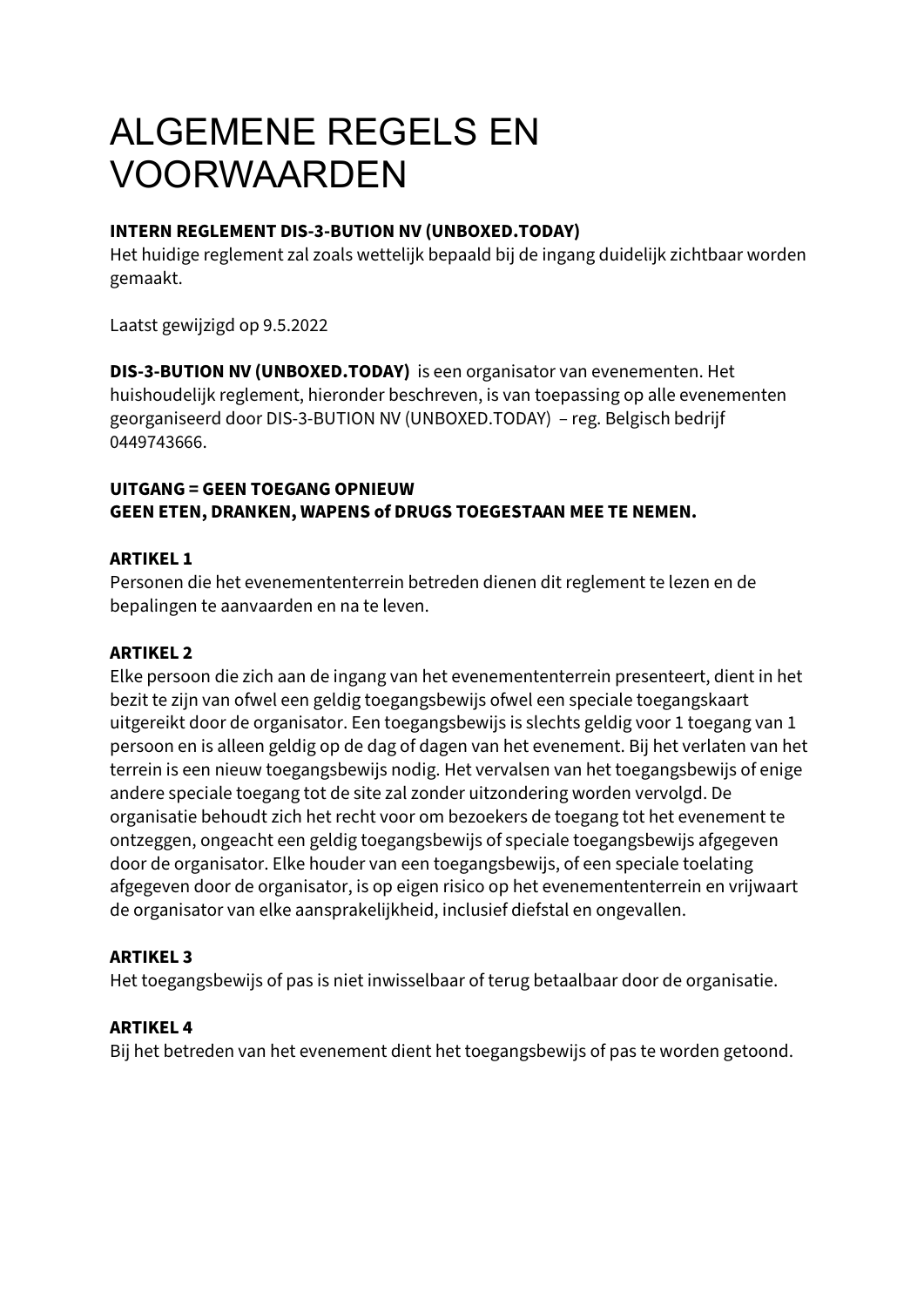#### **ARTIKEL 5**

De toegang tot het evenemententerrein is verboden of geweigerd aan personen die:

- duidelijk onder invloed zijn van alcohol, drugs of enig ander genotsmiddel;

- eerder zijn uitgesloten van evenementen, opgelegd door de organisator of de administratieve of gerechtelijke autoriteiten;

- door manifest gedrag te tonen de bedoeling te hebben de openbare orde te verstoren of zulks uit te lokken door aan te zetten tot geweldpleging, haat, woede enz.;

- weerstand bieden aan de controle en de niet-systematische huiszoeking door de bewakers en veiligheidsdiensten van het evenement;

- weigeren om voorwerpen aan te geven die door de veiligheidsdiensten van het evenement als gevaarlijk of verboden worden beschouwd (zie artikel 7);

- op enigerlei wijze handelen in strijd met de bepalingen van één of meerdere artikelen van dit huishoudelijk reglement.

#### **ARTIKEL 6**

Iedere houder van een toegangsbewijs of een bijzondere toelating die het evenemententerrein wenst te betreden, dient zich te onderwerpen aan het toegangsbewijs of de bijzondere toelating. Het betreden van het evenemententerrein impliceert een mogelijke zoektocht. De beveiligers kunnen de houders van een toegangsbewijs of speciale toelating van hetzelfde geslacht vragen zich vrijwillig te onderwerpen aan een oppervlakkige inspectie van kleding en bagage, om voorwerpen op te sporen die, wanneer ze naar het evenemententerrein worden gebracht, het verloop van het evenement kunnen verstoren. het evenement, de veiligheid van de andere evenementgangers in gevaar brengen en de openbare orde verstoren. De bewakers kunnen verzoeken om afstand te doen van deze objecten.

#### **ARTIKEL 7**

Het is de houders van een toegangsbewijs of een speciale toelating verboden zich aan te melden bij de ingang van het evenemententerrein, alsmede de op het evenemententerrein aanwezige personen de volgende voorwerpen mee te brengen, te laten brengen of in bezit te hebben:

- alle soorten dampen, elektronische sigaretten en e-liquids;

- eigen drank of etenswaren, flesjes, glazen, drugs of genotsmiddelen en dergelijke;

- mensen die om medische redenen voedingsstoffen of medicijnen nodig hebben

(bijvoorbeeld diabetes) moeten in het bezit zijn van een medische verklaring;

- deodorant of parfum in grote flessen of sprays (cosmetica in normale vorm en grootte zijn toegestaan (max. grootte 50ml);

- elk apparaat (paraplu, zonnescherm, statief voor (film)camera, wandelstok) die door de veiligheidsdiensten als gevaarlijk wordt beschouwd voor de ander bezoekers van evenementen kunnen worden geweigerd;

- projectielen of explosieven in vaste, vloeibare of gasvormige vorm;
- ontvlambare producten of materialen, sprays;
- pyrotechnische voorwerpen zoals Bengal Fire, enz.;
- elk wapen of elk gevaarlijk, scherp of kneuzingsvoorwerp dat kan worden op zodanige wijze worden gebruikt (stokken, kettingen, steek- of steekwapens ed)
- als het kan worden gebruikt als middel om de openbare orde te verstoren, de veiligheid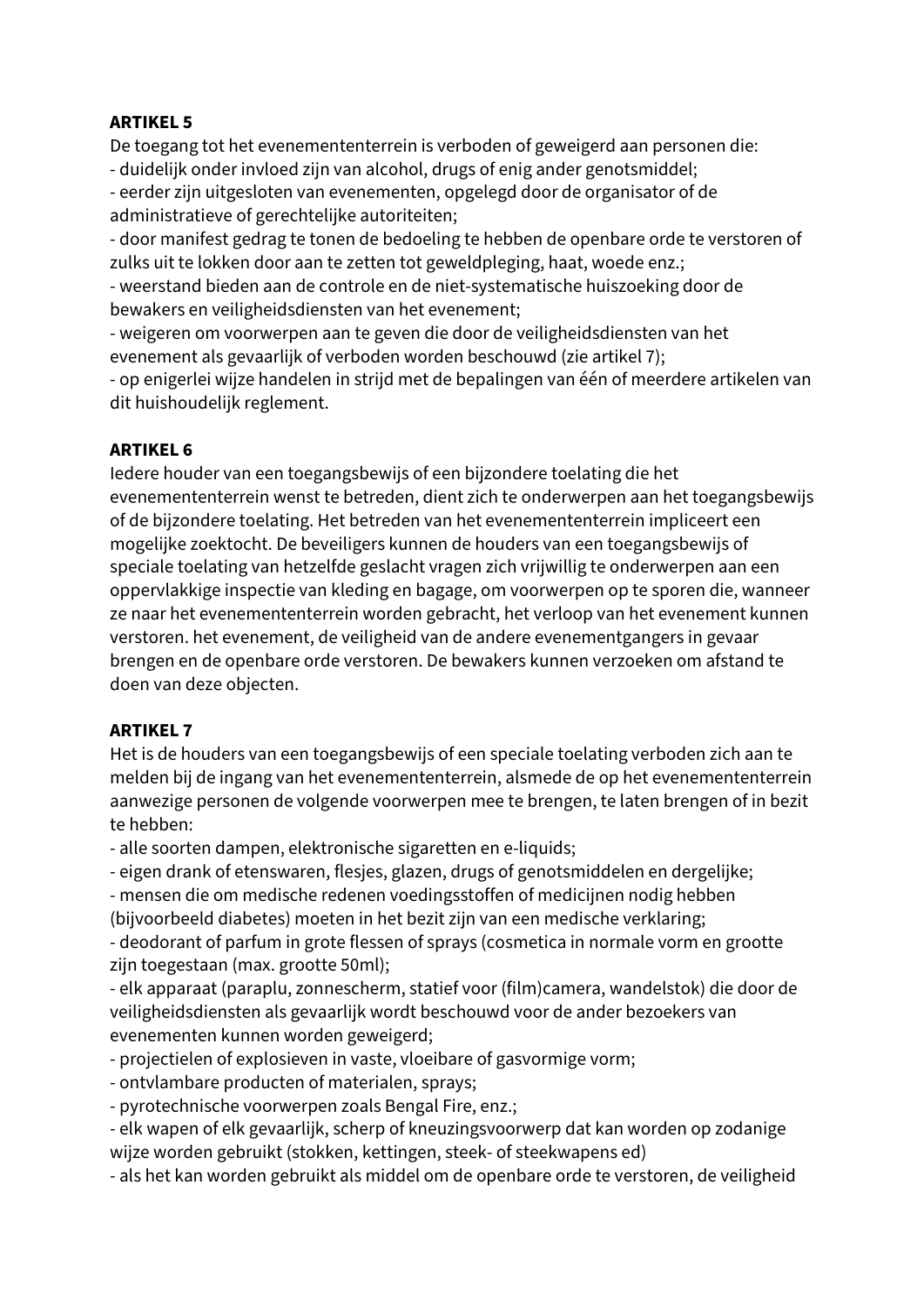van de menigte in gevaar te brengen en/of schade toe te brengen aan personen en goederen;

- dieren zijn niet toegestaan op het evenemententerrein

# **ARTIKEL 8**

Op het evenemententerrein is het ten strengste verboden voor houders van een toegangsbewijs of een speciale toelating om:

- ontoegankelijke gedeelten te proberen te betreden of zich in ontoegankelijke gedeelten van het terrein te bevinden in overeenstemming met met het toegangsbewijs of de special l toelating, zoals productieruimten, kunstenaarsloges, neutrale en vip-zones, perskamers, kantoren, backstage, enz.;

- het beklimmen van tenten, constructies, hekken, afsluitingen, lichtmasten, tafels, banken of enige andere infrastructuur van het terrein;

- de in-, uitgangen en evacuatieroutes te versperren en daar langer te blijven dan strikt nodig is voor het betreden of verlaten van het terrein;

- zich vermommen of niet erkend worden, de openbare orde verstoren en de veiligheid van het publiek in gevaar brengen;

- dranken, etenswaren of enig ander product verkopen of op de markt brengen zonder de uitdrukkelijke toestemming van de organisator ;

- gooien of schieten met een voorwerp of vloeistof of enig ander product in losse of gasvormige vorm;

- roken in ruimtes waar niet gerookt mag worden;

- in het openbaar plassen;

- alle voertuigen die zich op het terrein bevinden dienen voorzien te zijn van een sticker, afgegeven door de organisatie.

Overtreders worden op kosten van de overtreder weggesleept.

# **ARTIKEL 9**

Teksten, symbolen, afbeeldingen, gebaren en obscene taal die aanzetten tot racisme, vreemdelingenhaat, provocatie en discriminatie zijn verboden.

# **ARTIKEL 10**

Bezoekers dienen op het evenemententerrein te allen tijde de aanwijzingen van de organisator of zijn aangestelde of gemandateerde personen op te volgen. Bij niet nakomen volgt verwijdering van het evenemententerrein. Indien nodig kan de organisator een beroep doen op de politie.

De houder van een toegangsbewijs verbindt zich ertoe zich te houden aan de instructies opgelegd door de organisator in het kader van de openbare rust en veiligheid tijdens het evenement.

Bezoekers die om een van de hiervoor genoemde redenen van het evenemententerrein worden verwijderd, wordt de toegang tot het evenemententerrein voor de rest van het evenement ontzegd, ook als zij in het bezit zijn van een nieuw toegangsbewijs of speciale toegang.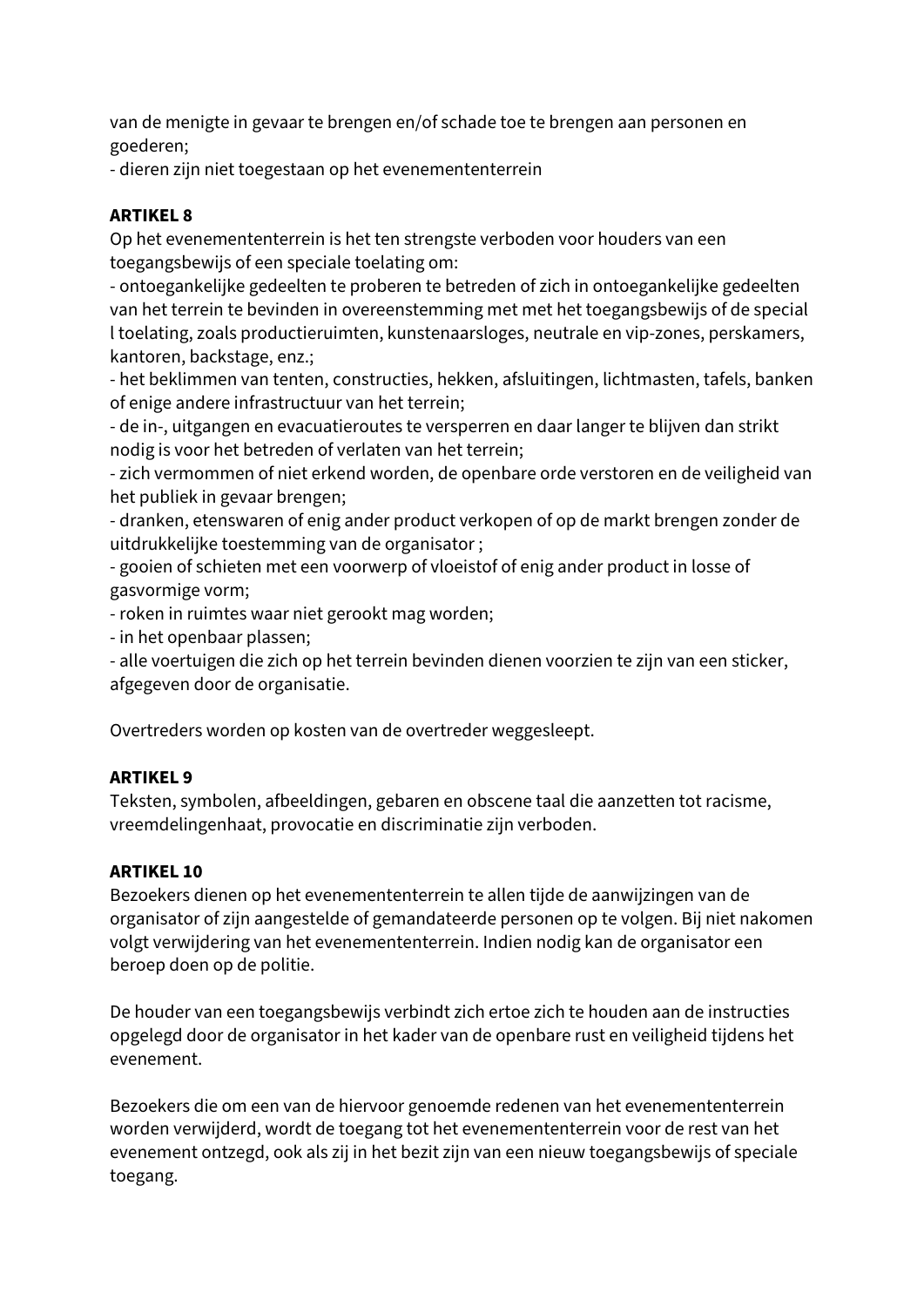Indien de organisator iemand de toegang tot het evenemententerrein ontzegt, is de eerste gerechtigd om die persoon zijn toegangsbewijs te ontnemen en die persoon verdere toegang te ontzeggen om te voorkomen dat die persoon probeert het terrein te betreden. Indien de organisator die persoon van het terrein laat verwijderen, is de eerste niet verplicht het toegangsbewijs terug te betalen.

#### **ARTIKEL 11**

Om veiligheidsredenen behoudt de organisator zich het recht voor om:

- het evenement te onderbreken of stop te zetten;
- aan het einde van het evenement de bezoekers voorlopig op het terrein houden;
- het terrein geheel of gedeeltelijk verlaten;
- de toegang tot het terrein ontzeggen ongeacht het bezit van een geldig toegangsbewijs.

De organisator kan genoodzaakt zijn het programma of de dienstregeling van het evenement te wijzigen. In dit geval blijft het toegangsbewijs geldig en is het niet inwisselbaar of terugbetaalbaar.

#### **ARTIKEL 12**

Om u zo goed mogelijk van dienst te zijn, is het noodzakelijk dat we contactgegevens en andere informatie over u bijhouden en gebruiken. Uiteraard willen wij ook uw privacy respecteren. We willen daarom volledig in lijn zijn met de nieuwe Europese privacywetten, de AVG (Algemene Verordening Gegevensbescherming) of AVG (Algemene Verordening Gegevensbescherming). Deze verordening is van toepassing vanaf 25 mei 2018: Verordening (EU) 2016/679 van het Europees Parlement en de Raad van 27 april 2016 betreffende de bescherming van natuurlijke personen in verband met de verwerking van persoonsgegevens en betreffende het vrije verkeer van die gegevens.

Iedereen die het evenemententerrein betreedt, gaat ermee akkoord dat hij of zij mag worden gefotografeerd en gefilmd en dat de beelden kunnen worden geregistreerd en opgeslagen. Deze foto's of beelden kunnen door de organisator worden gebruikt om het evenement te promoten. Het registreren en opslaan van deze beelden door de politie en/of organisator vindt tevens plaats met als doel de handhaving en naleving van de veiligheid op het evenemententerrein te waarborgen.

De verwerking van de beelden heeft tot doel misdrijven en overtredingen van deze interne regelgeving te voorkomen en de daders op te sporen en te bestraffen door middel van identificatie.

Foto's of filmpjes gemaakt door de bezoekers op de site mogen niet gebruikt worden voor commerciële of publieke doeleinden, tenzij met schriftelijke toestemming van de organisator.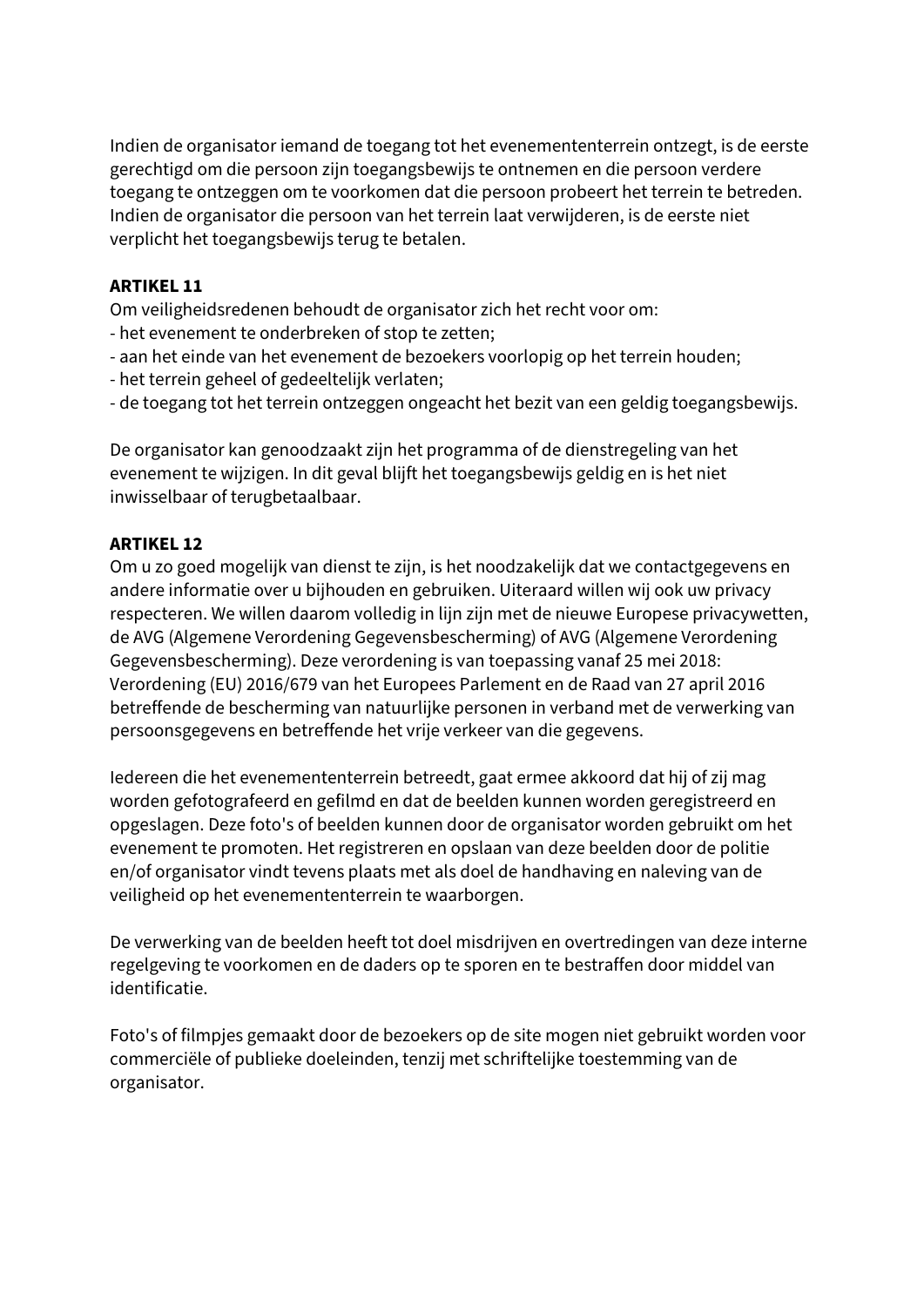#### **ARTIKEL 13**

13.1 Door middel van deze algemene voorwaarden stelt de organisator alle bezoekers op de hoogte van het feit dat de organisator gegevens verzamelt ter voorkoming of opsporing van onrechtmatig gedrag, ter bescherming of handhaving van wettelijke rechten en om veiligheidsredenen. Het gaat om de volgende persoonsgegevens: voornaam, achternaam, geboortedatum en woonland. Indien wettelijk toegestaan kan de organisator deze persoonsgegevens (voornaam, achternaam, geboortedatum en woonland) ook delen met overheidsinstanties of andere bevoegde instanties, ter bescherming of handhaving van zijn rechten of de rechten van derden, of bij het opsporen en voorkomen van fraude of andere misdrijven. Deze overheidsinstanties of bevoegde instanties kunnen de organisator negatief adviseren over de toegang van een tickethouder. In dat geval kan de organisator een kaarthouder de toegang tot het evenement weigeren of die persoon uit het evenement verwijderen. De tickethouder heeft geen recht op schadevergoeding.

13.2 Om uw aankoop te kunnen verwerken, moet de organisator uw gegevens delen met derden. Door deze Algemene Voorwaarden te accepteren, geeft u uitdrukkelijk toestemming om uw gegevens te delen met onderstaande partijen voor de volgende doeleinden.

13.2.1 De organisator kan uw gegevens delen met de volgende doelen:

- Incheckprocedures en horecavoorzieningen

- Waar wettelijk toegestaan kunnen strafregisters van kaarthouders worden gecontroleerd door de overheidsinstanties en bij negatief advies van deze overheidsinstanties, tickethouders kunnen worden geblokkeerd voor het evenement

- Klantenservice door het evenement(en) en hun ticketaanbieders
- Afdrukken van onder andere harde tickets (alleen als u harde tickets ontvangt)
- Rapportage en statistieken over bezoekers van het evenement(en)
- Beveiligings-, veiligheids- en gezondheidsmetingen
- Ticket- en betalingsverwerking

- Transactionele e-mails (zoals e-mails om de aankoop van uw ticket te bevestigen)

13.2.2 De organisator kan uw gegevens delen met de volgende partijen:

- Boekingsbedrijven
- Cashless betalingen partner
- Horecapersoneel bij incheckpunten
- Lokale en federale overheden
- Mailingbedrijven
- Operationeel personeel ter plaatse
- Betalingsverwerkingsbedrijven
- Drukkerijen

- Veiligheids- en gezondheidsbedrijf es en personeel (zoals beveiligings- of EHBOpersoneel)

-

Ticketaanbieders 13.2.3 Indien u gebruik wilt maken van uw recht om te worden vergeten, moet de organisator al uw persoonlijke gegevens wissen en kan hij u geen diensten meer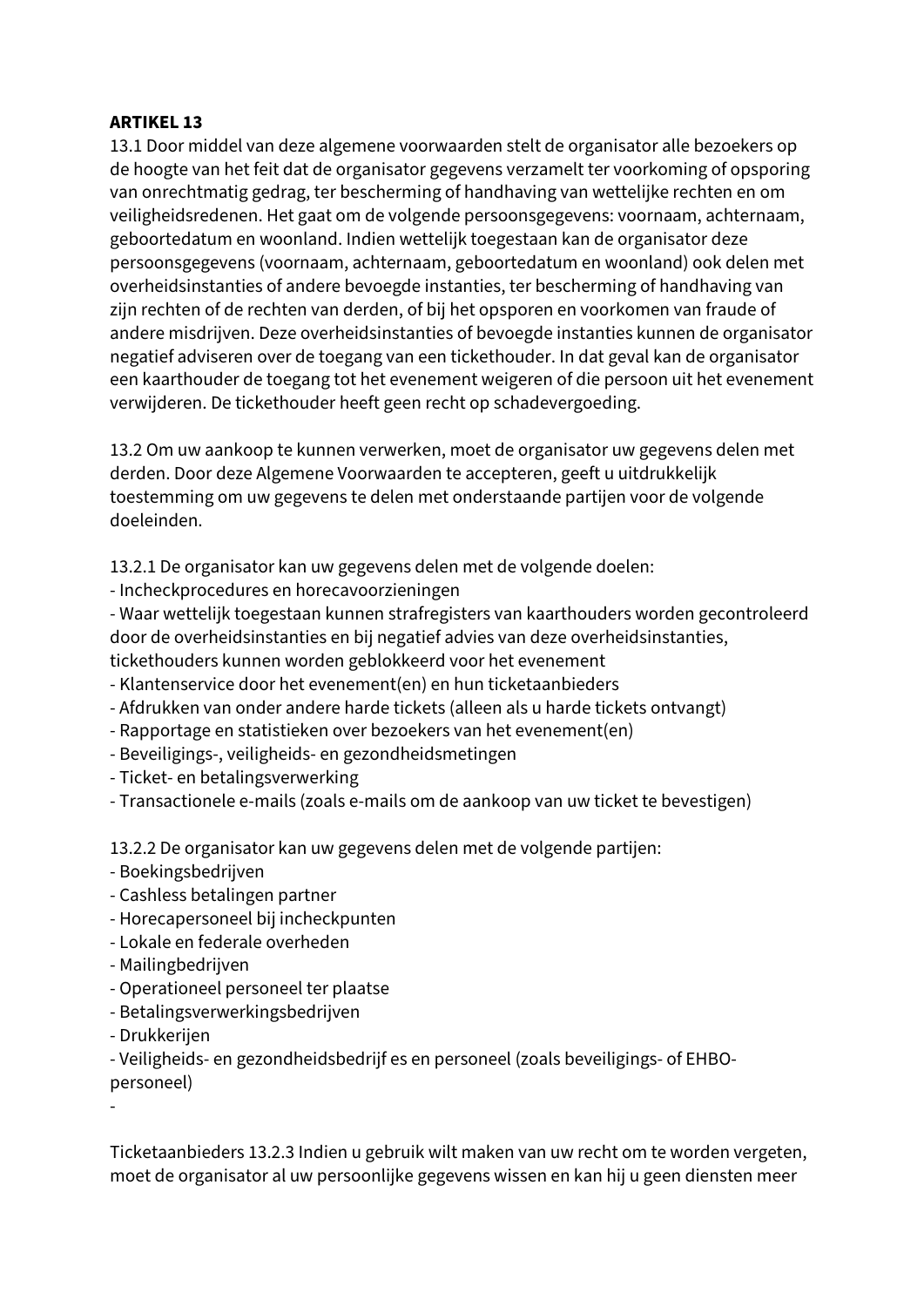aanbieden die nodig zijn om te voldoen aan uw bestelling en geeft u ook geen toegang tot het evenement. In dit geval wordt de bestelling niet terugbetaald.

#### **ARTIKEL 14**

Indien het evenement niet door kan gaan op de voorziene data, worden gekochte tickets automatisch overgezet naar een latere datum die wordt bepaald op basis van de beschikbaarheid van de zaal.

Er vindt geen restitutie plaats.